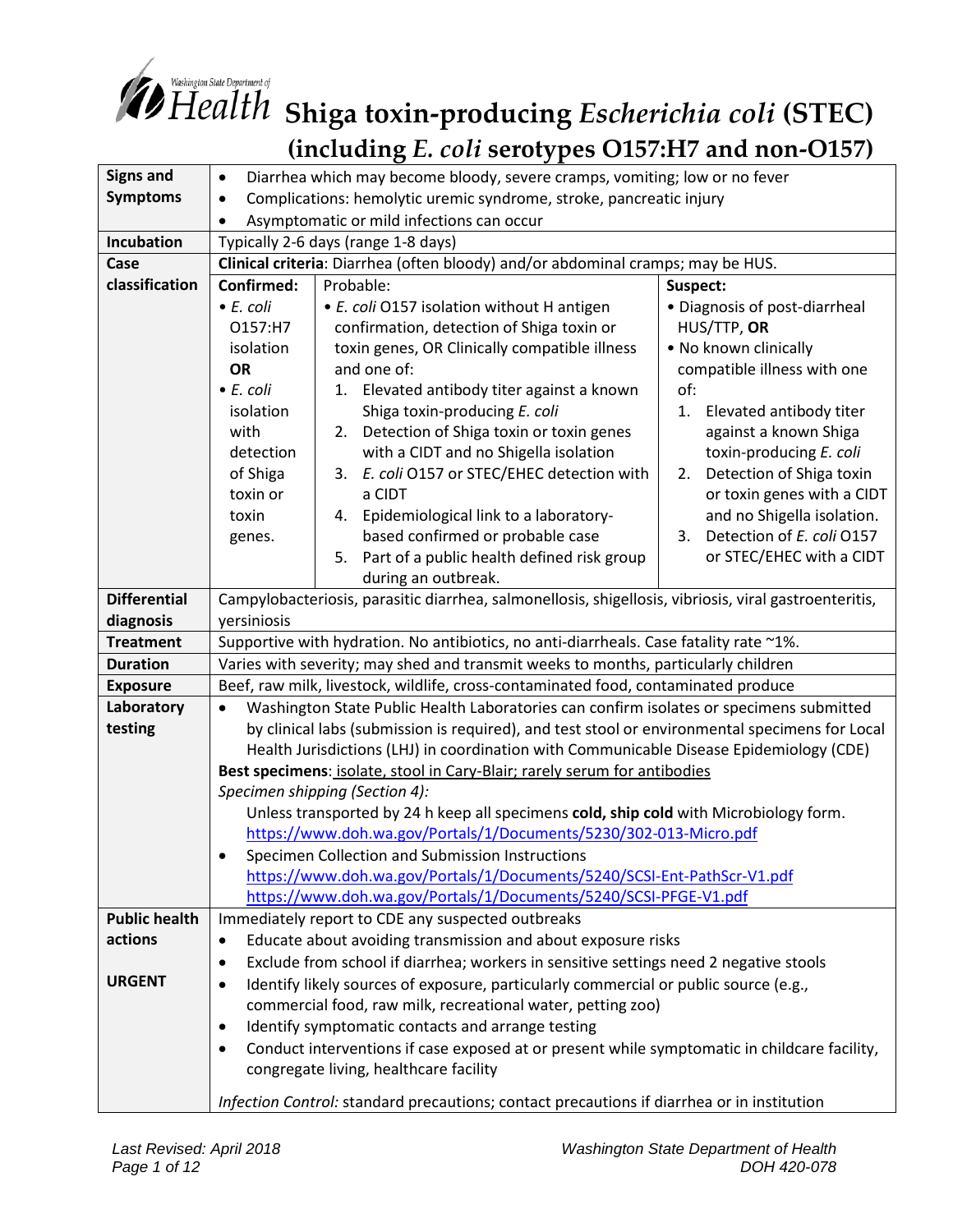# **Shiga toxin-producing** *Escherichia coli* **(STEC) (including** *E. coli* **serotypes O157:H7 and non-O157)**

# **1. DISEASE REPORTING**

# **A. Purpose of Reporting and Surveillance**

- 1. To prevent further transmission from cases.
- 2. To identify outbreaks and potential sources of ongoing transmission.
- 3. To prevent further transmission from such sources.

# **B. Legal Reporting Requirements**

- 1. Health care providers: **immediately notifiable to local health jurisdiction.**
- 2. Health care facilities: **immediately notifiable to local health jurisdiction.**
- 3. Laboratories: Shiga toxin-producing *E. coli* (enterohemorrhagic *E. coli* including, but not limited to, *E. coli* O157:H7) and Shiga-toxin positive stool assays **immediately notifiable to local health jurisdiction**; submission of stool specimen or isolate to the Washington State Department of Health (DOH) Public Health Laboratories (PHL) is required (2 business days).
- 4. Veterinarians: Suspected human cases **immediately notifiable to the local health jurisdiction**; animal cases may be notifiable to Washington State Department of Agriculture (see: [https://app.leg.wa.gov/WAC/default.aspx?cite=16-70\)](https://app.leg.wa.gov/WAC/default.aspx?cite=16-70).
- 5. Local health jurisdictions: notifiable to DOH Office of Communicable Disease Epidemiology (CDE) within 7 days of case investigation completion or summary information required within 21 days.

# **C. Local Health Jurisdiction Investigation Responsibilities**

- 1. Perform case investigations for all confirmed, probable and suspect cases per Section 5. Begin investigation upon receipt of case report.
- 2. Report all confirmed, probable and suspect cases to CDE through the Washington Disease Reporting System (WDRS) using the [DOH Shiga toxin-producing](https://www.doh.wa.gov/Portals/1/Documents/5100/210-025-ReportForm-STEC.pdf) *E. coli* case [report form.](https://www.doh.wa.gov/Portals/1/Documents/5100/210-025-ReportForm-STEC.pdf)
	- a) Report Shiga toxin-producing *E. coli* with hemolytic uremic syndrome (HUS) as Shiga toxin-producing *E. coli* (STEC).
	- b) Report post-diarrheal HUS as suspect Shiga toxin-producing *E. coli* (STEC).
	- c) Beginning 2011, HUS without a preceding diarrheal illness is no longer reportable.
- 3. Assure that labs forward the first isolate from each patient to the Public Health Laboratories for confirmation of serotype and molecular sub-typing. If a laboratory identifies Shiga toxin in a stool specime*n but does not perform stool culture,* assure that a stool specimen in broth be sent to PHL for culture.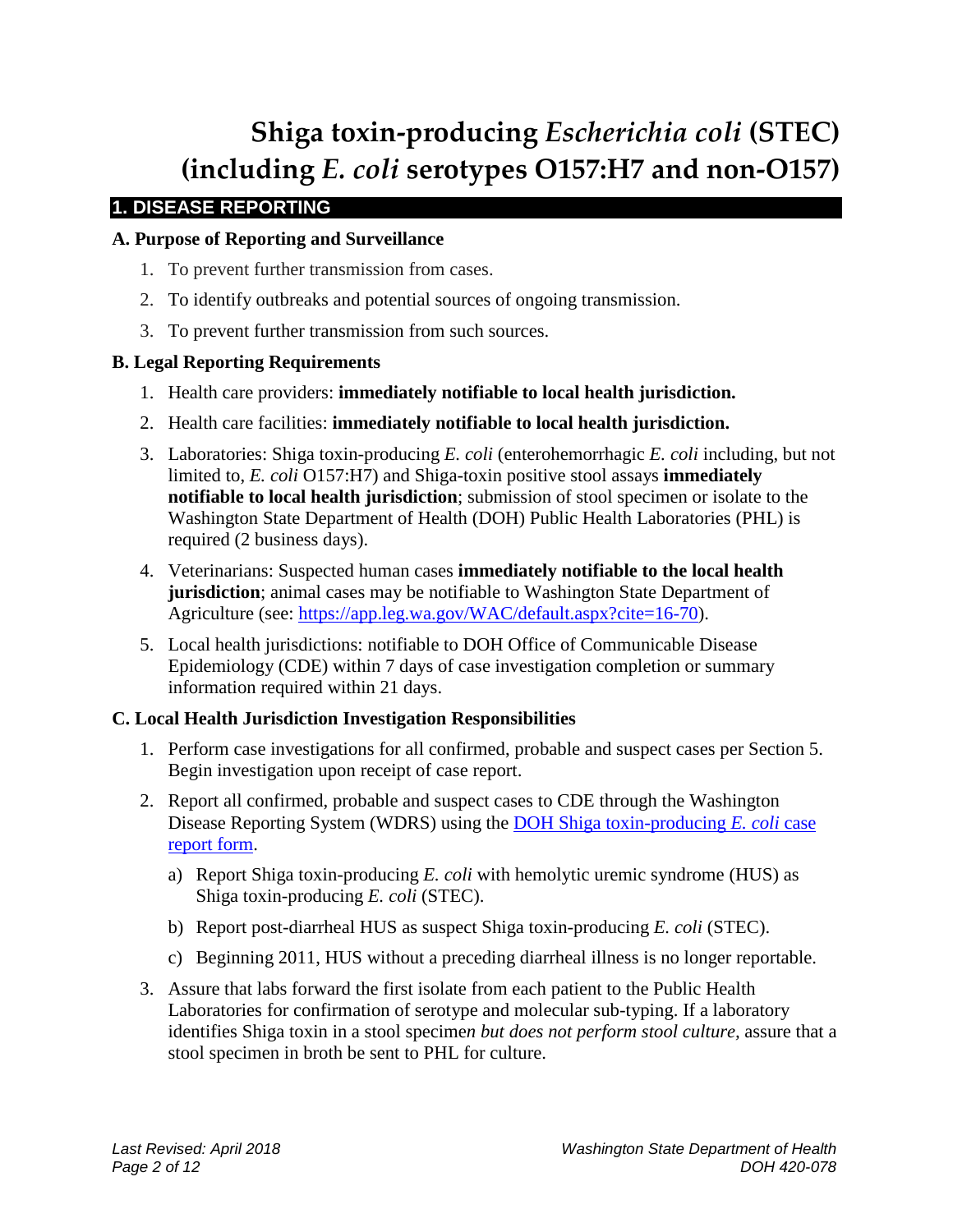# **2. THE DISEASE AND ITS EPIDEMIOLOGY**

# **A. Etiologic Agents**

*E. coli* are Gram-negative bacteria classified into serotypes by antigens in their cell wall ("O") and in their flagella ("H"); most serotypes are non-pathogenic. Enterohemorrhagic *E. coli* are now referred to as "Shiga toxin-producing *E. coli"* (STEC) or sometimes "Verotoxin- producing *E. coli"* (VTEC). In Washington the most common STEC is *E. coli* O157:H7 but additional STEC strains can cause similar illnesses. Non-motile O157:H7 and non-O157 STEC (e.g., O126, O111, O103) are less commonly identified causes of enterohemorrhagic infection, but are increasing among reported cases as laboratory testing methods evolve. The information in these guidelines is primarily based on studies of O157:H7 infections and outbreaks.

#### **B. Clinical Manifestations**

Mild, non-bloody diarrheal illness is common. Most persons with confirmed STEC report bloody stools which typically begin 6–48 hours after the initial onset of non-bloody diarrhea. Diarrhea will likely be accompanied by abdominal pain and cramps which may be severe and are sometimes the chief complaint. Nausea and vomiting are common. Fever is generally absent or low-grade in contrast to other bacterial enteric infections. Complications include thrombotic thrombocytopenic purpura (TTP), hemolytic uremic syndrome (HUS) and pancreatic injury. Asymptomatic STEC infections occur but will rarely be diagnosed unless part of an outbreak.

HUS complicates 2–15% of diagnosed *E. coli* O157:H7 cases, depending on age, and occurs less commonly after infections due to non-O157 STEC. Children under 5 years are most frequently affected.\* HUS is characterized by acute onset of microangiopathic hemolytic anemia, renal injury, and low platelet count. Early clinical signs of HUS may include decreased urine output, pallor, and lethargy. The degree and duration of renal failure in patients with the syndrome is variable but long-term dialysis may be needed. In addition, there is an increased risk of stroke and other thrombosis-related complications. TTP, a complication of *E. coli* O157:H7 infection which primarily affects adults, resembles HUS but includes fever and neurologic signs such as seizures or confusion.

\*Clin Infect Dis 2009 Nov 15;49(10):1480-5

# **C. Shiga toxin-producing** *E. coli* **in Washington State**

DOH receives 150-250 reports of STEC each year. *E. coli* O157:H7 was first identified in Washington during 1986 outbreaks in Seattle, Spokane, and Walla Walla. Sources implicated in *E. coli* O157:H7 outbreaks in Washington have included animal exhibits, beef, produce, raw milk, and recreational water. Six to 18 cases of HUS have been reported annually in Washington in recent years.

#### **D. Reservoirs**

*E. coli* are ubiquitous in the intestines of warm-blooded vertebrates. Cattle are the best characterized reservoir species for *E. coli* O157:H7 and up to 50–80% of cattle herds (beef and dairy) may be colonized. The organism does not cause illness in bovines. There is no effective method to eradicate the organism from herds. Other potential sources of human infection include deer, elk, sheep, and goats. There are rare reports of *E. coli*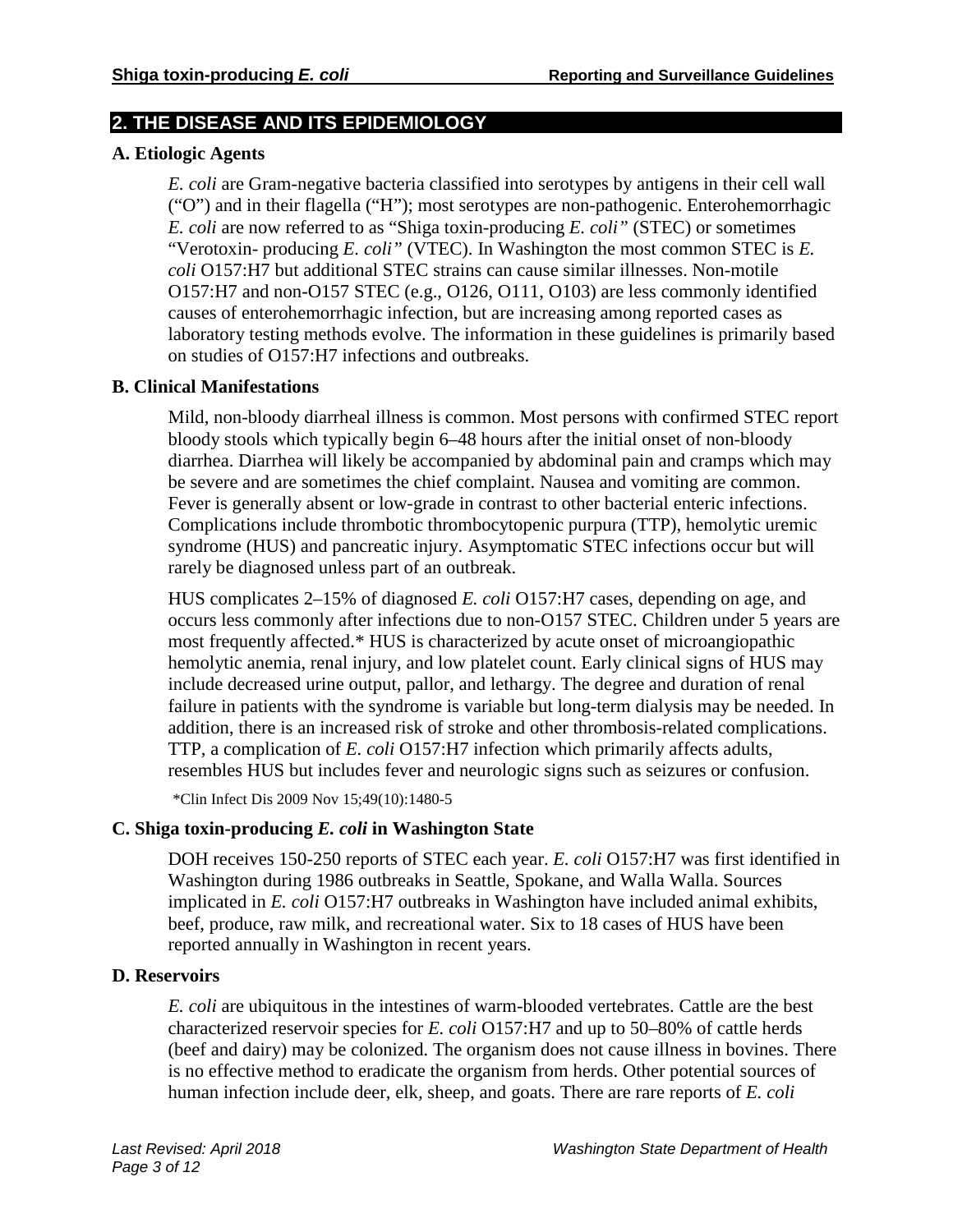O157:H7 being isolated from other species including dogs, horses, flies and seagulls. The reservoirs for non-O157 STEC are not well characterized.

#### **E. Sources and Modes of Transmission**

Fecal-oral transmission is the most common mode of transmission. For *E. coli* O157:H7, common exposures are ingestion of contaminated food or direct contact with animals on farms or at petting zoos. Undercooked beef (especially hamburger), foods crosscontaminated from raw beef, and raw milk contaminated with cattle feces are the prototypical sources of common-source outbreaks. Venison is another potential source.

Contaminated produce, including leafy greens, alfalfa sprouts, and unpasteurized apple cider are other recognized exposure sources. Person-to-person transmission can occur directly (households, child care centers, institutions) or indirectly (contaminated drinking or recreational water).

In all of these modes of transmission, the infectious dose is very low.

#### **F. Incubation Period**

1–8 days; usually 2–6 days (longer incubations are possible but uncommon)

#### **G. Period of Communicability**

Adults will typically excrete *E. coli* O157:H7 for up to a week but up to one third of children will excrete the pathogen for as long as 3 weeks. Prolonged carriage is uncommon, but can occur.

#### **H. Treatment**

Supportive therapy with hydration is usually sufficient to treat this infection. Most people recover within 5–10 days without antibiotics and most experts do not recommend the use of antibiotics for treatment. Some studies have shown that the use of antibiotics is associated with the development of HUS. Antidiarrheal agents, such as loperamide (Imodium®), should also be avoided.

Data from the Foodborne Diseases Active Surveillance Network found young children have an increased risk of HUS after *E. coli* O157 infection, while elderly have the highest rate of death associated with *E. coli* O157 infection, regardless of developing HUS. These findings support recommendations that young children and elderly persons should receive aggressive supportive care during early stages of illness due to *E. coli* O157:H7.\*

Although the O157:H7 serotype may be more likely to cause hospitalization and HUS, non-O157 *E. coli* infections do result in bloody diarrhea, hospitalization, and HUS. In several small case series, up to 20-30% of identified non-O157 infections resulted in HUS. Consequently, non-O157 *E. coli* infections should be treated as aggressively as disease due to O157:H7 infections.\*\*

Children with bloody diarrhea should be closely monitored for the development of HUS. If a complete blood cell count with smear, blood urea nitrogen and creatinine are normal 3 days after the resolution of diarrhea, it is unlikely HUS will develop.

\*Clin Infect Dis 2009 Nov 15;49(10):1480-5

\*\* Clin Infect Dis 2006 Dec 15;43(12):1587-95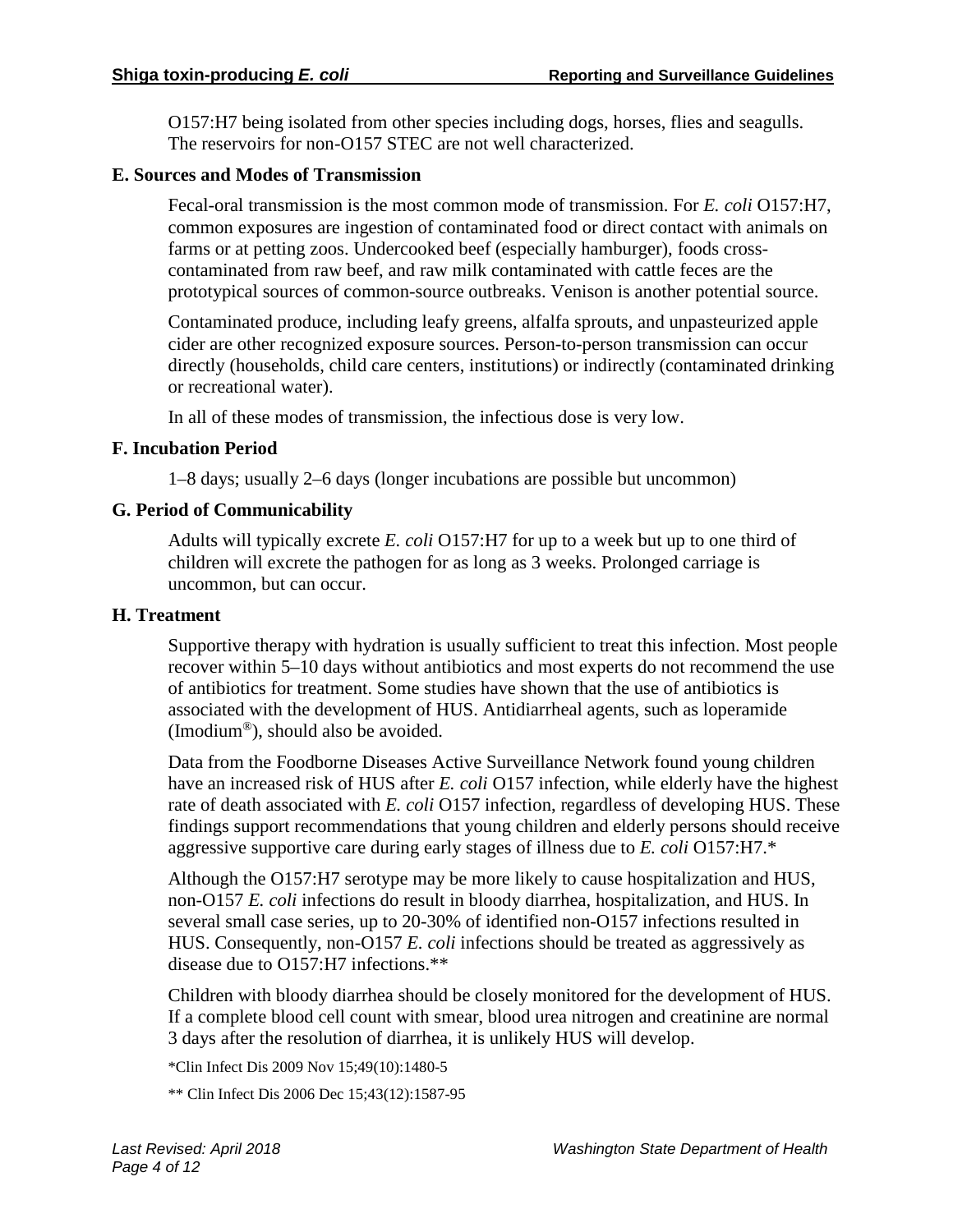# **3. CASE DEFINITION**

#### **A. Clinical Criteria for Diagnosis**

An infection of variable severity characterized by diarrhea (often bloody) and/or abdominal cramps. Illness may be complicated by HUS (note that some clinicians still use the term thrombotic thrombocytopenic purpura [TTP] for adults with post-diarrheal HUS).

## **B. Laboratory Criteria for Diagnosis**

#### *Confirmatory laboratory evidence:*

- Isolation of *E. coli* O157:H7 from a clinical specimen **OR**
- Isolation of *E. coli* from a clinical specimen with detection of Shiga toxin or Shiga toxin genes.

## *Supportive laboratory evidence:*

- Isolation of *E. coli* O157 from a clinical specimen without confirmation of H antigen, detection of Shiga toxin, or detection of Shiga toxin genes, **OR**
- Identification of an elevated antibody titer against a known Shiga toxin-producing serogroup of *E. coli*, **OR**
- Detection of Shiga toxin or Shiga toxin genes in a clinical specimen using a culture-independent diagnostic test (CIDT) and no known isolation of Shigella from a clinical specimen. **OR**
- Detection of *E. coli* O157 or STEC/ Enterohemorrhagic *E. coli* (EHEC) in a clinical specimen using a CIDT.

# **C. Case Definition (2018)**

# **Suspect**

- Identification of an elevated antibody titer against a known Shiga toxin-producing serogroup of *E. coli* in a person with no known clinical compatibility, **OR**
- Detection of Shiga toxin or Shiga toxin genes in a clinical specimen using a CIDT and no known isolation of Shigella from a clinical specimen in a person with no known clinical compatibility, **OR**
- Detection of *E. coli* O157 or STEC/EHEC in a clinical specimen using a CIDT in a person with no known clinical compatibility, **OR**
- A person with a diagnosis of post-diarrheal HUS/TTP (see HUS case definition).

#### **Probable**

- A person with isolation of *E. coli* O157 from a clinical specimen without confirmation of H antigen, detection of Shiga toxin or detection of Shiga toxin genes, **OR**
- A clinically compatible illness in a person with identification of an elevated antibody titer against a known Shiga toxin-producing serogroup of *E. coli*, **OR**
- A clinically compatible illness in a person with detection of Shiga toxin or Shiga toxin genes in a clinical specimen using a CIDT and no known isolation of Shigella from a clinical specimen, **OR**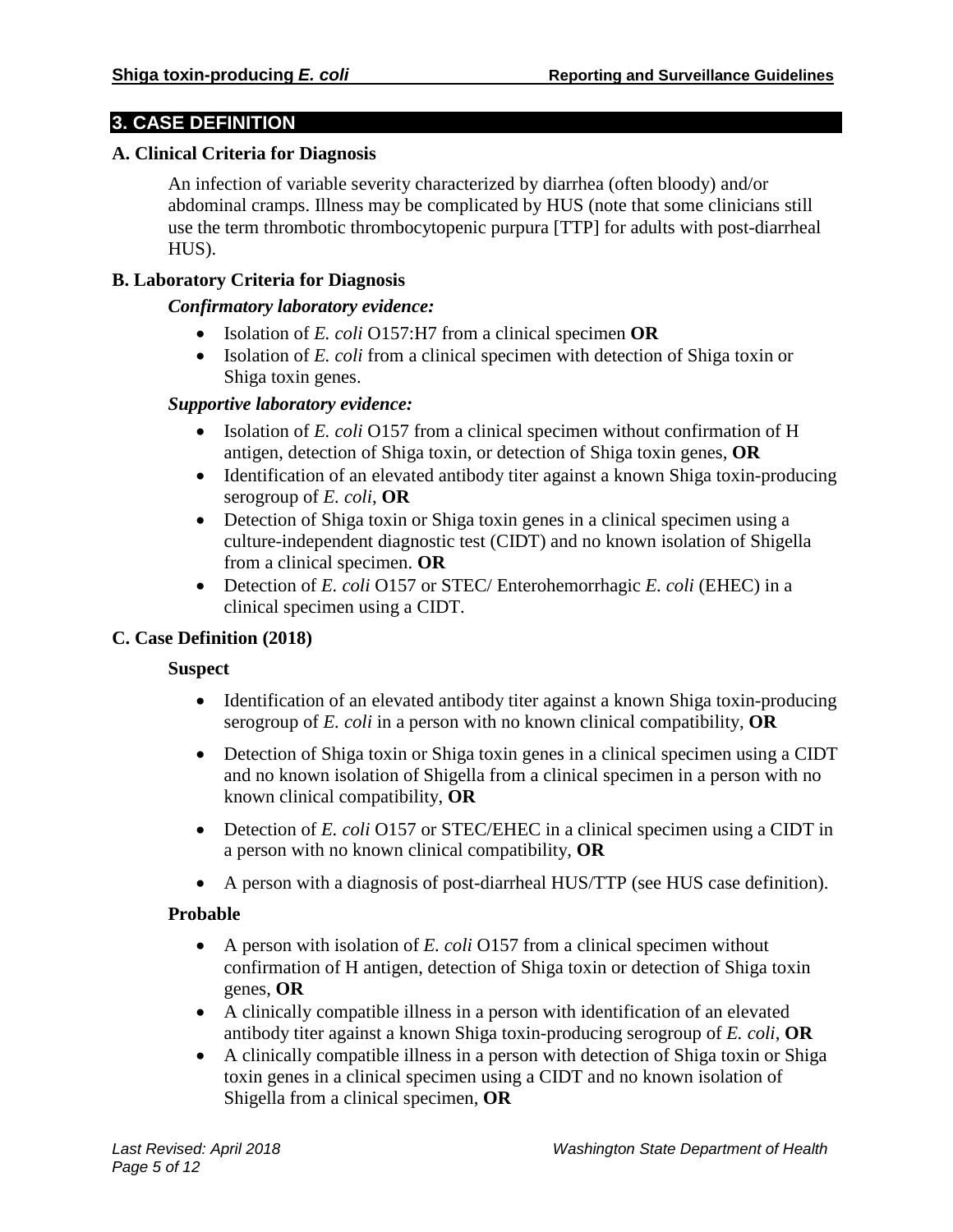- A clinically compatible illness in a person with detection of *E. coli* O157 or STEC/EHEC from a clinical specimen using a CIDT, **OR**
- A clinically compatible illness in a person that is epidemiologically linked to a confirmed or probable case with laboratory evidence, **OR**
- A clinically compatible illness in a person that is a member of a risk group as defined by public health authorities during an outbreak.

# **Confirmed**

• A person that meets the confirmatory laboratory criteria for diagnosis

# **4. DIAGNOSIS AND LABORATORY SERVICES**

# **A. Diagnosis**

STEC infection is confirmed by isolation of *E. coli* that produces Shiga toxin or is identified as the specific O157:H7 serotype from a clinical specimen. Many STEC infections are missed due to testing policies at commercial laboratories. It is recommended that all stool specimens submitted for diagnosis of community-acquired diarrhea be simultaneously cultured for *E. coli* O157 on selective and differential agar and also assayed for non-O157 *E. coli* with tests that detect Shiga toxin. The pair of tests should be done regardless of patient age, season of the year, or presence or absence of blood in the stool. Many clinical laboratories now offer gastrointestinal illness panels which detect many pathogens at one time. Some of these tests report multiple types of STEC results on one specimen, including a Shiga toxin result (*stx or stx1/stx2*) which indicates that the genes that code for Shiga toxin are present in the specimen, and an O157 result, which indicates that a gene specific to the STEC O157 serotype is present in the specimen.

Stools should be tested as early as possible in the course of the illness, since bacteria and/or Shiga toxin may be difficult to detect in the stool after one week of illness. Early detection of STEC contributes to proper patient management, especially among young children and elderly persons.

All STEC isolates should be forwarded to PHL for confirmation, serotyping (determining the type of O and H antigens), pulsed-field gel electrophoresis (PFGE) subtyping, and whole genome sequencing (WGS) as soon as possible. Laboratories that only use nonculture assays, such as enzyme immunoassay (EIA) or GI panel, should submit a stool specimen in broth for culture.

# **B. Tests Available at Washington State Public Health Laboratories (PHL)**

PHL can perform stool culture for STEC and/or confirm the identification of an isolate*.* Enzyme immunoassays (EIA) are used to detect the presence of Shiga toxin (Verotoxin). Non-O157 STEC are presumptively serotyped and then sent to CDC for confirmation. See:<https://www.doh.wa.gov/Portals/1/Documents/5240/SCSI-Ent-ROSTEC-V1.pdf>

PHL subtypes all STEC isolates by pulsed field gel electrophoresis (PFGE) and whole genome sequencing (WGS). Isolates with indistinguishable PFGE patterns or that are highly-related by WGS are consistent with, but do not prove, a common source. Isolates with dissimilar PFGE patterns or not highly-related by WGS are likely to be from different sources. See:<https://www.doh.wa.gov/Portals/1/Documents/5240/SCSI-PFGE-V1.pdf>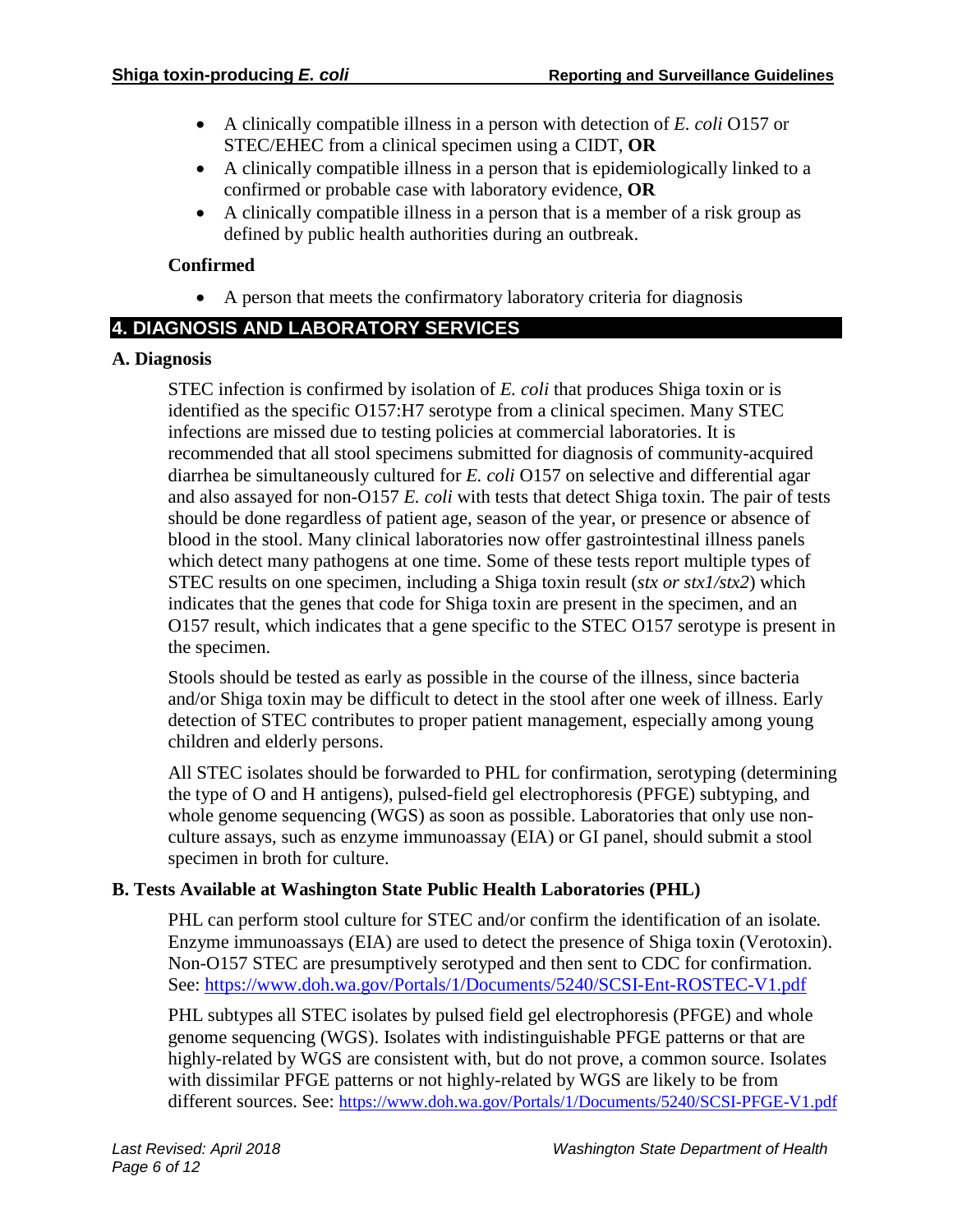Serologic tests for anti-O157 antibody levels are available at CDC for special circumstances.

Food samples from suspected outbreaks can be tested for STEC at PHL if approved by DOH Office of Communicable Disease Epidemiology. Try to obtain original food packaging.

Note that PHL require all clinical specimens have two patient identifiers, a name **and** a second identifier (e.g., date of birth) both on the specimen label and on the submission form. Due to laboratory accreditation standards, specimens will be rejected for testing if not properly identified. Also include specimen source and collection date.

## **C. Specimen Collection**

For stool culture, use a sterile applicator swab to collect stool, insert the swab into Cary-Blair transport medium, push the cap on tightly, label the tube, and mail immediately. Specimens in Cary-Blair Transport Medium that cannot be mailed to the WA State PHL Enterics Laboratory within 24hrs after collection **should be refrigerated at 4°C** until ready to be shipped and **should be maintained and shipped on cold packs**. Enclose a completed PHL Enteric Bacteriology form (available at: [https://www.doh.wa.gov/Portals/1/Documents/5230/302-013-Micro.pdf\)](https://www.doh.wa.gov/Portals/1/Documents/5230/302-013-Micro.pdf) with all isolates

and stool specimens.

Instructions for handling food specimens can be found in the PHL Directory of Services: <https://www.doh.wa.gov/Portals/1/Documents/Pubs/301-016-PHLDirectoryServices.pdf>

# **5. ROUTINE CASE INVESTIGATION**

A routine case investigation should be performed for all confirmed, probable and suspect STEC cases. Although the O157:H7 serotype is more likely to cause serious illness and HUS, non-O157 *E. coli* infections do result in hospitalization and HUS. In several small case series, up to 20-30% of identified non-O157 infections resulted in HUS.\* Consequently, infection control measures for non-O157 *E. coli* infections should be as aggressive as those measures used to control O157:H7 infections.

\*Clin Infect Dis. 2006 Dec 15;43(12):1587–95

#### **A. Manage the Case**

- 1. Hospitalized patients should be treated with standard precautions. Contact precautions should be used for diapered or incontinent persons for the duration of the illness or to control institutional outbreaks.
- 2. Cases should be educated regarding effective hand washing, particularly after using the toilet, changing diapers, and before preparing or eating food. The importance of proper hygiene must be stressed, as excretion of the organism may persist for several weeks.
- 3. School Restrictions: Children should not attend school as long as they have diarrhea.
- 4. Work and Child Care Restrictions: Food handlers, child care attendants, child care attendees, and healthcare workers require two negative stool specimens before returning to work or child care. The stool specimens should be collected 24 hours apart and not sooner than 48 hours after the last dose of antibiotics, if antibiotics were given. (Antibiotics are not recommended for treating illness due to STEC or asymptomatic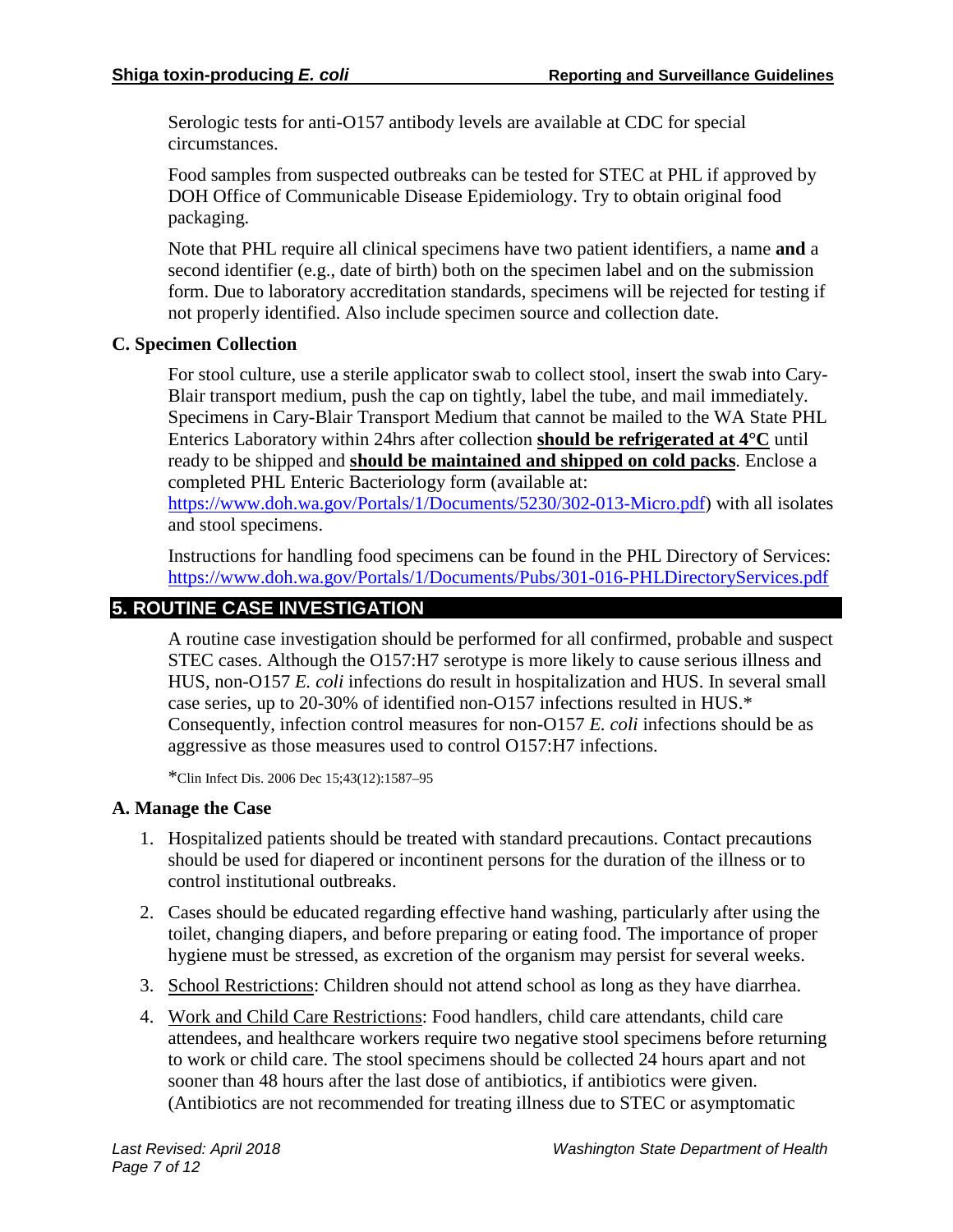carriage of STEC.) Persons may continue to be infectious for several weeks after diarrhea resolves and should be cautioned accordingly especially with regards to hand washing.

The Washington State Retail Food Code requires food-handlers to report STEC infections to their employer and requires employers to restrict STEC-infected workers from areas where unwrapped food or beverages are prepared and sold (if serving general populations) or to exclude them from the establishment (if serving highly susceptible populations). Such workers with confirmed STEC can only be cleared to return to work by the local health authority [\(WAC 246-215-02240\)](https://app.leg.wa.gov/wac/default.aspx?cite=246-215-02240).

Stool specimens to document that fecal shedding of the organism has stopped are not routinely indicated, except for the purpose of lifting work and child care restrictions.

## **B. Identify Potential Sources of Infection**

Take a detailed 8-day food history using the [DOH Shiga toxin-producing](https://www.doh.wa.gov/Portals/1/Documents/5100/210-025-ReportForm-STEC.pdf) *E. coli* case [report form.](https://www.doh.wa.gov/Portals/1/Documents/5100/210-025-ReportForm-STEC.pdf) Ask about possible exposures during the 8 days before onset of symptoms (longer incubations are possible but uncommon), including:

- 1. Household members or other contacts with a diarrheal illness. If one is identified, obtain the name, phone number or address and clinical information of the ill person. Anyone meeting the suspect or probable case definition should be investigated and reported in the same manner as a confirmed case.
- 2. Travel outside Washington or the United States, or contact with others who have traveled outside the United States. Determine locations and dates of travel.
- 3. Contact with diapered children with diarrhea, or children in child care or other setting for preschool children.
- 4. Any special or restricted diet. If yes, describe the diet type and reasons.
- 5. Select mostly organic products. If yes describe organic items most often bought.
- 6. Sources of food such as grocery stores, warehouse stores, ethnic markets, etc. List store names and locations.
- 7. Restaurant or other food service meals. Obtain the name and location of the restaurant and date of the meal.
- 8. Public gatherings where food was consumed. Obtain the date, location, and sponsor of the event.
- 9. Handling or eating beef. Get details about any beef consumed such as stores where purchased, dates of purchase, brand, size of package, type of meat (e.g., lean or extra-lean hamburger, frozen patties), organic, and how thawed/handled/cooked.Any raw beef is potentially a source of kitchen contamination, but intact cuts of meat (e.g., steaks, roasts) sold at retail are less likely to cause multi-household outbreaks.
- 10. Wild game meat and/or jerky / dried meats (particularly home prepared) Add details such as home prepared, or activities related to deer or elk hunting (slaughtering, processing, or consuming game meat.).
- 11. Consumption of raw or unpasteurized products such as milk, cheese, juice or cider, or other unpasteurized products. Identify the brands and/or sources, and dates of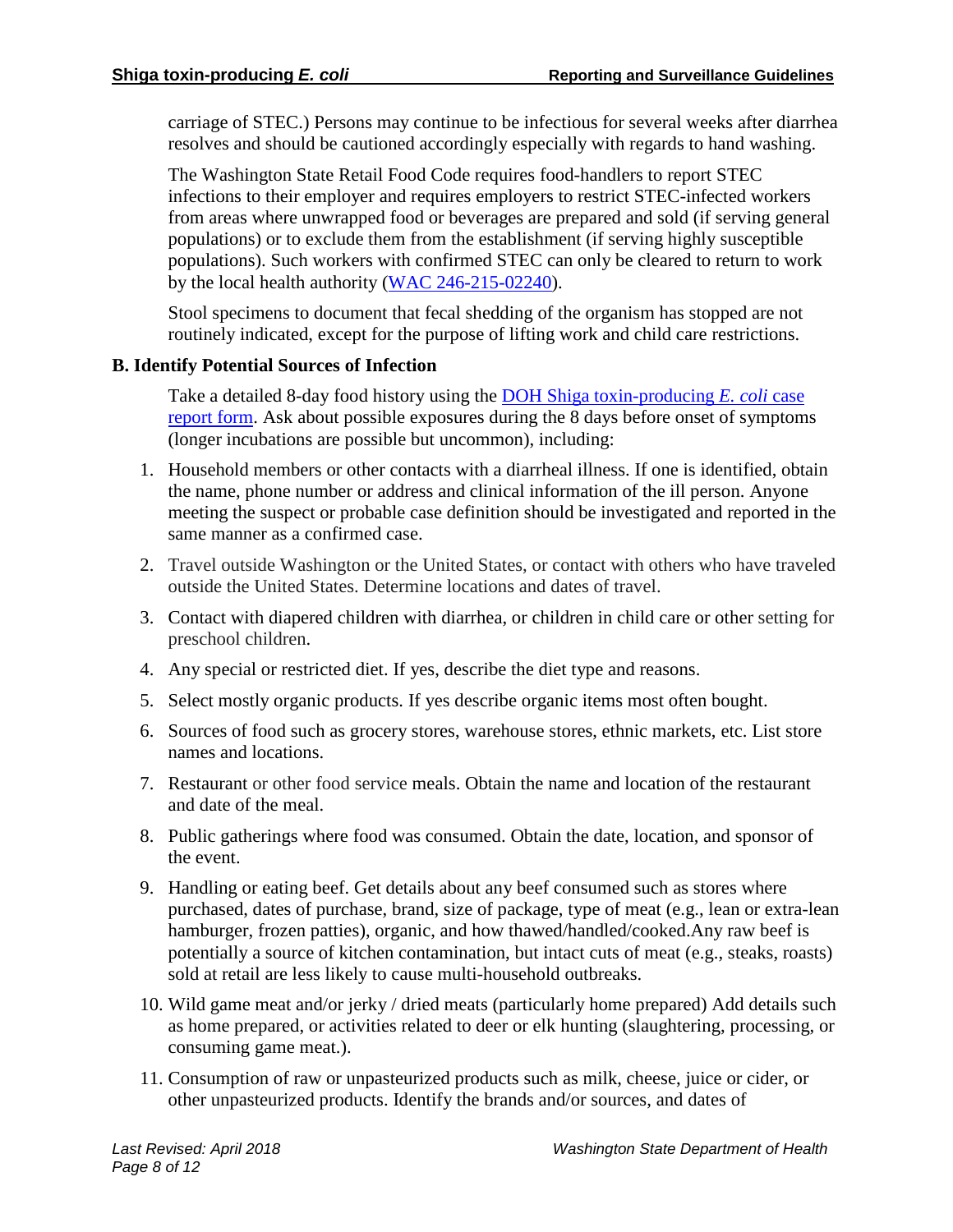consumption. If a commercial raw or unpasteurized product is named, notify DOH Office of Communicable Disease Epidemiology (CDE) immediately.

- 12. Fresh or frozen fruit, leafy greens, and vegetables. Obtain purchase information facility and location, brand, date bought.
- 13. Source(s) of drinking water and recreational water exposures. Obtain details about time and location. Water used only after boiling need not be included. If a public water supply is implicated, consult CDE.
- 14. Contact with animals. Obtain details about types of animals and locations where exposure to animals may have occurred. Be sure to and ask about backyard animals and visits to locations containing animals (petting zoo, dairy farm, pet shop, etc.), even if no contact reported.
- 15. Occupational exposures. Evaluate and document the potential for exposure to human or animal excreta.

## **C. Manage Contacts and Others Exposed**

- 1. Symptomatic contacts: All contacts with symptoms compatible with STEC should be referred to a healthcare provider for assessment and laboratory testing. Persons in contact with a probable or confirmed case of STEC are probable cases, and should be managed and reported as such using separate forms.
- 2. Asymptomatic contacts: Testing an asymptomatic household member or other close contact who works as a food handler, healthcare worker, child care worker, or attends child care should be considered.
- 3. Education: All contacts should be educated about transmission routes, symptoms, and effective hand washing, particularly after using the toilet, changing diapers, and before preparing or eating food.
- 4. If a suspected source of infection is identified and has the potential for transmitting infection to a defined population, advise persons who come in contact with this source on measures to avoid exposure (e.g., boil water or drink bottled water until private well is decontaminated).

#### **D. Environmental Evaluation and Measures**

None, unless a commercial food service facility, child care center, or water supply is suspected as the source of infection.

# **6. MANAGING SPECIAL SITUATIONS**

#### **A. Possible Foodborne or Waterborne Outbreaks**

Call DOH Office of Communicable Disease Epidemiology immediately if you suspect a common-source outbreak (877 539-4344).

# **B. Case Attends or Works in a Child Care Facility**

1. Interview the operator and inspect the written attendance records to identify other possible cases among staff or attendees during the previous month. Note: WAC [170-295-](https://app.leg.wa.gov/WAC/default.aspx?cite=170-295-3030) [3030](https://app.leg.wa.gov/WAC/default.aspx?cite=170-295-3030) specifies that the operator keep a log of illnesses.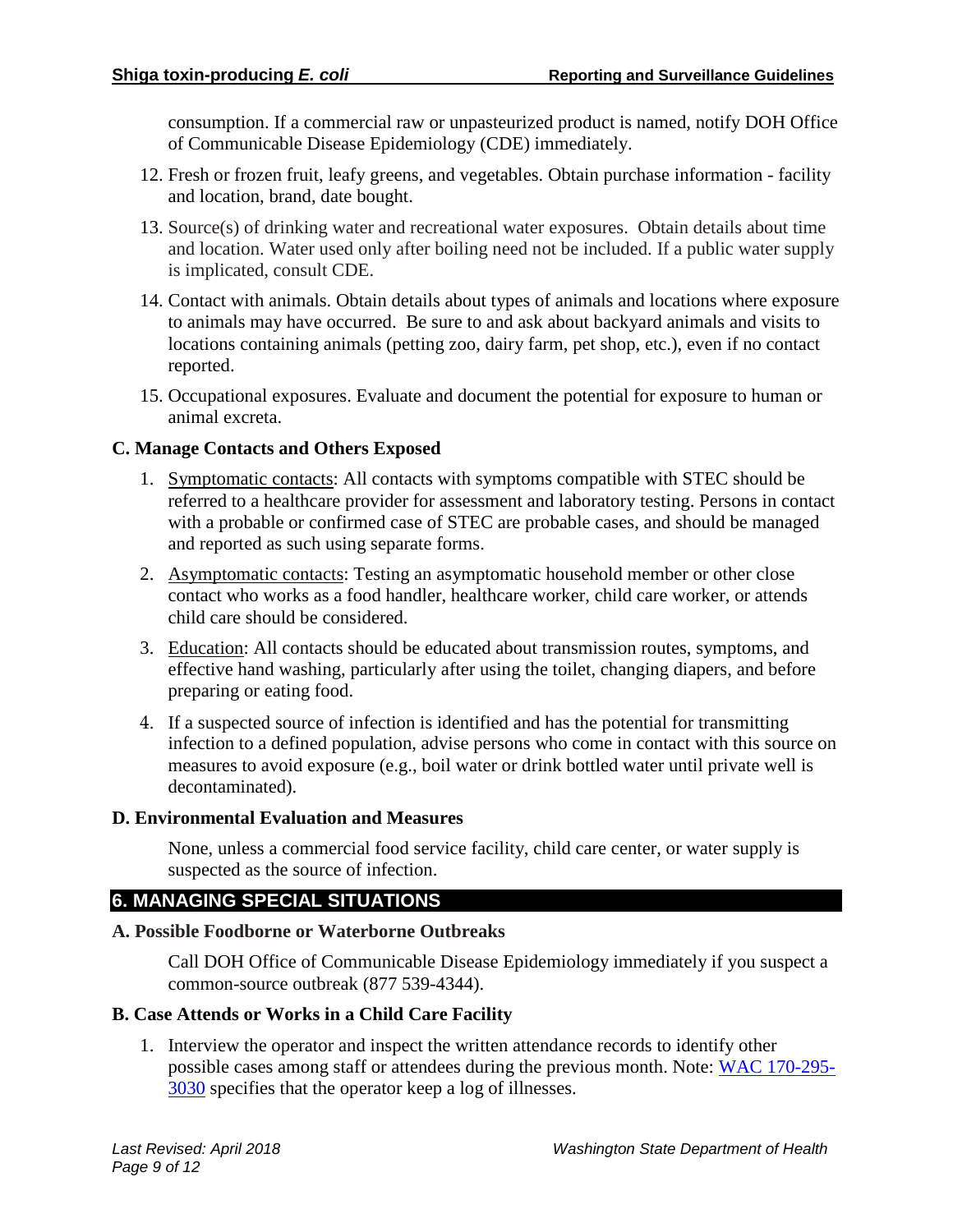- 2. Review food handling, hand washing techniques, and diaper changing practices with the operator and staff.
- 3. If other cases are suspected, refer those currently ill to a health care provider for assessment and collect stool specimens from attendees and staff with a history of diarrheal illness in the past 3 weeks. This is important because STEC illnesses may be mild, and diarrhea may be non-bloody.
- 4. Exclude cases (including those who are asymptomatic) from child care facilities until they have two negative stool specimens collected at least 24 hours apart and at least 48 hours after discontinuation of antibiotics (Note: Antibiotics are not recommended for the treatment of illness due to STEC or asymptomatic carriage of STEC).
- 5. Parents of children in the same child care group as an STEC case should be notified of the occurrence of STEC illness in the group. Day care operators are required to notify these parents that their child was exposed to a communicable disease through a letter or posted notification [\(WAC 170-295-3030\)](https://app.leg.wa.gov/WAC/default.aspx?cite=170-295-3030). The local health jurisdiction may use this notification as an opportunity to ask parents about gastrointestinal symptoms (especially diarrhea) in their child and add the following elements to the notification:
	- Children should be monitored carefully for signs of illness such as diarrhea, cramps, nausea and vomiting.
	- Medical care should be sought if such symptoms occur and the provider informed of the occurrence of STEC illness in the facility.
	- The daycare operator or local health jurisdiction should be notified should symptoms occur.
	- A symptomatic child should not be brought to the daycare facility nor placed in any other group of children.
	- Information on the illness and how transmission can be prevented.
- 6. If more than one case is suspected among attendees or workers, LHJs should inspect the facility.
- 7. Instruct the day care operator to call the LHJ immediately if new cases of diarrhea occur.
- 8. LHJs should follow-up with the child care center to ensure that surveillance and appropriate prevention measures are being carried out. Manage newly symptomatic children as outlined above.
- 9. Closure of the facility should be considered if it has been shown that transmission is occurring within the facility and if exclusion and sanitation controls are not adequate to stop ongoing transmission. Before closing a facility, the LHJ should assess the potential for spread to other day care settings in the community by dispersal of the children. Parents should be cautioned regarding placing their children in other child care groups, since asymptomatic shedding of the organism may occur.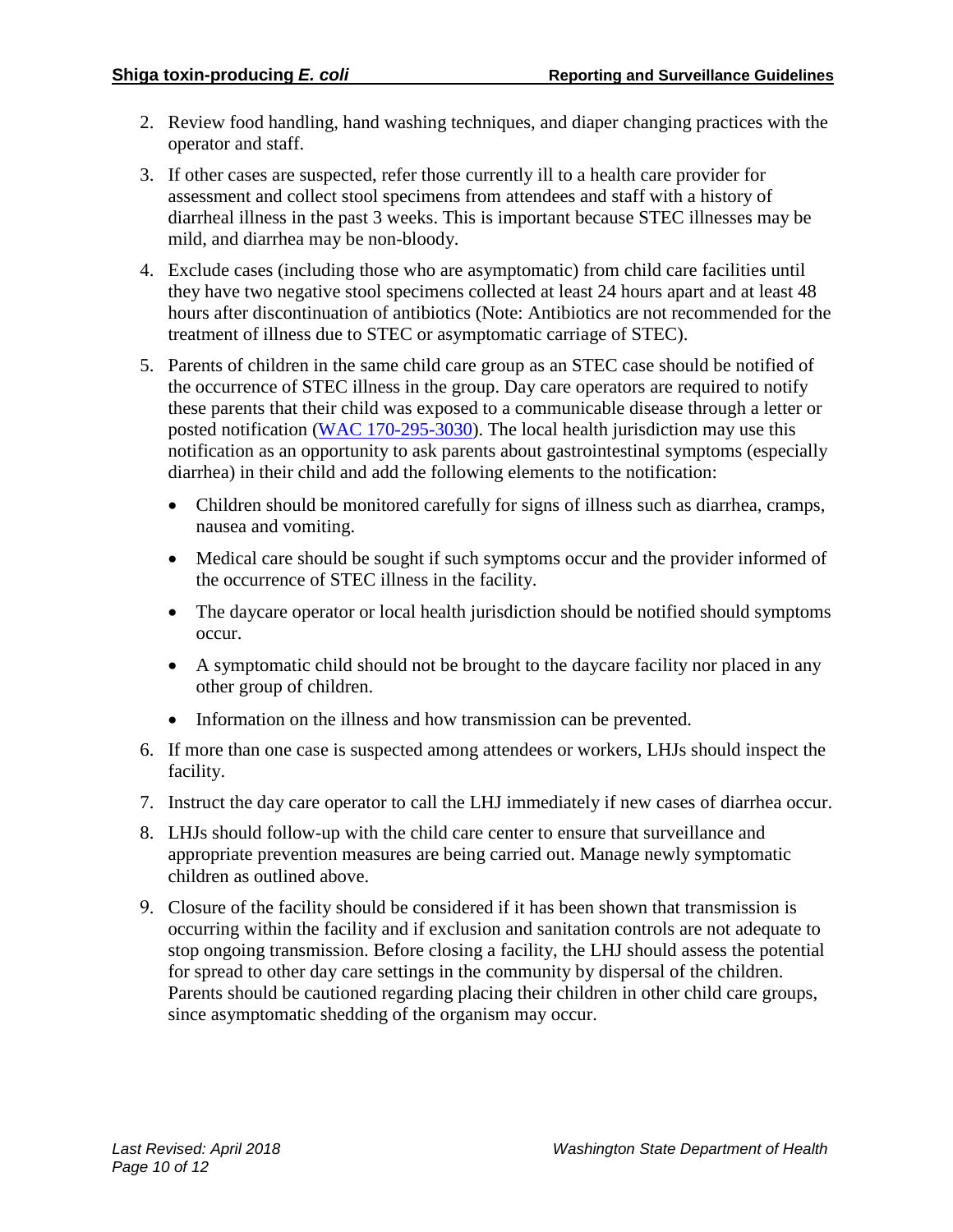## **C. Cases Linked to Raw Milk Products**

Environmental evaluation of the dairy will be a necessary part of any further investigation. Dairy investigations will be conducted by the Washington State Department of Agriculture.

## **D. Case Resides at a Health Care or Residential Care Facility**

Determine if there has been any unusual incidence of diarrheal illness within the past month. If so, investigate these reports to identify possible common-source outbreaks or continuing sources of exposure. If indicated, conduct a sanitary inspection of the facility. The extent of further investigation depends on circumstances.

# **7. ROUTINE PREVENTION**

#### **A. Vaccine Recommendations:** None.

## **B. Prevention Recommendations for STEC and Other Enteric Illnesses**

Advise individuals on measures to avoid further or future exposures including:

- 1. Avoid eating raw or undercooked meat, especially hamburger. Hamburger prepared at home should be cooked to an internal temperature of at least 160° F. While it is best to use a thermometer, cook at least until there is no red or pink remaining and meat juices have no color.
- 2. Avoid cross-contamination with meat or other potentially contaminated foods.
- 3. Wash fruits and vegetables thoroughly before consumption. Peel when possible.
- 4. Wash hands after caring for diapered children or incontinent persons, after using the toilet, and after handling soiled clothing or linens.
- 5. Wash hands after handling pets, fowl, other animals, raw meat, and raw poultry, and always before food preparation.
- 6. Avoid unpasteurized milk, and other unpasteurized products including soft cheese, juices, and cider.
- 7. Avoid drinking or swallowing untreated surface water. Untreated water should be boiled or otherwise disinfected before consumption.
- 8. Persons with diarrhea should not use recreational water venues (e.g., pools, lakes, interactive fountains, water parks) until 2 weeks after symptoms resolve.
- 9. Persons with diarrhea should not prepare food for others.

# **ACKNOWLEDGEMENTS**

This document is a revision of the Washington State Guidelines for Notifiable Condition Reporting and Surveillance published in 2002 which were originally based on the Control of Communicable Diseases Manual (CCDM),  $17<sup>th</sup>$ Edition; James Chin, Ed. APHA 2000. We would like to acknowledge the Oregon Department of Human Services for developing the format and select content of this document.

# **UPDATES**

**10/9/07** Section 7B (8): Persons with STEC should not use recreational water venues until 2 weeks after symptoms resolve.